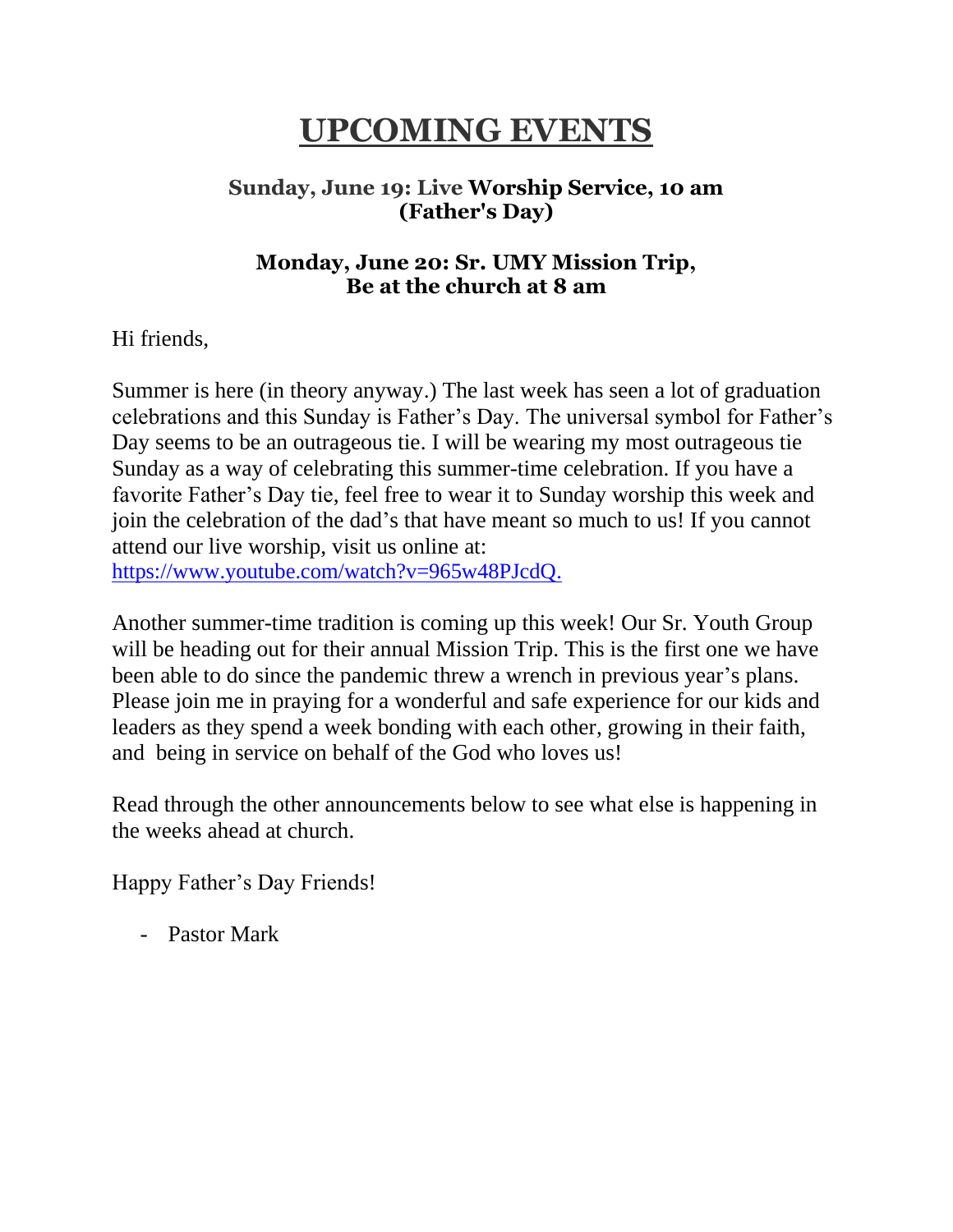## **Applications Open for Youth Director**

Do you know someone with high energy, loves to help kids/youth, has a deep Christian faith and would be a good fit to direct the Youth Ministries as part of our Church Staff at Kennewick First? Point them to our church's web page to get a job description and application instructions (The application and description is under the "Contact Us" page or follow this link: [\(https://www.kennewickfirst.com/employment/\)](https://www.kennewickfirst.com/employment/)

Rachel Loomis, our current Youth Director is continuing her education and pursuing a career in Student Counseling. She will be with us throughout the Summer and make the transition in the Fall. – If you have questions, please give Rick Kerkow (Staff/Parish Ministry Team Chair) a call at 509 440-2462 or give Pastor Mark a call at the church office.

### **Looking ahead to August and our yearly Camp-Out**

This year we will have our camp-out at Plymouth Campground in Plymouth, WA from August 12th through August 14th. The sign-up sheet is on the website under Links and Forms, or you may call the office and have a sign-up sheet sent to you. Come to our yearly campout and have a wonderful time of worship and fun!

# **Worship Planning Group Looking for Volunteers**

Would you like to be part of a group that creates and plans innovative and creative worship services? We are looking for people who would like to work with a group to plan and implement new worship services and special worship experiences. If you would like to help Kennewick First by being part of a group like this, give Pastor Mark a call at the church office or shoot him an email at [Mark@kennewickfirst.com.](mailto:Mark@kennewickfirst.com)

# **Quarterly all church potlucks returning.**

Breaking bread together is one of the best ways to get to know one another, build friendships and become a community. In scripture some of the most meaningful interactions with Jesus happened at shared meals. There is something about sharing food together that breaks down